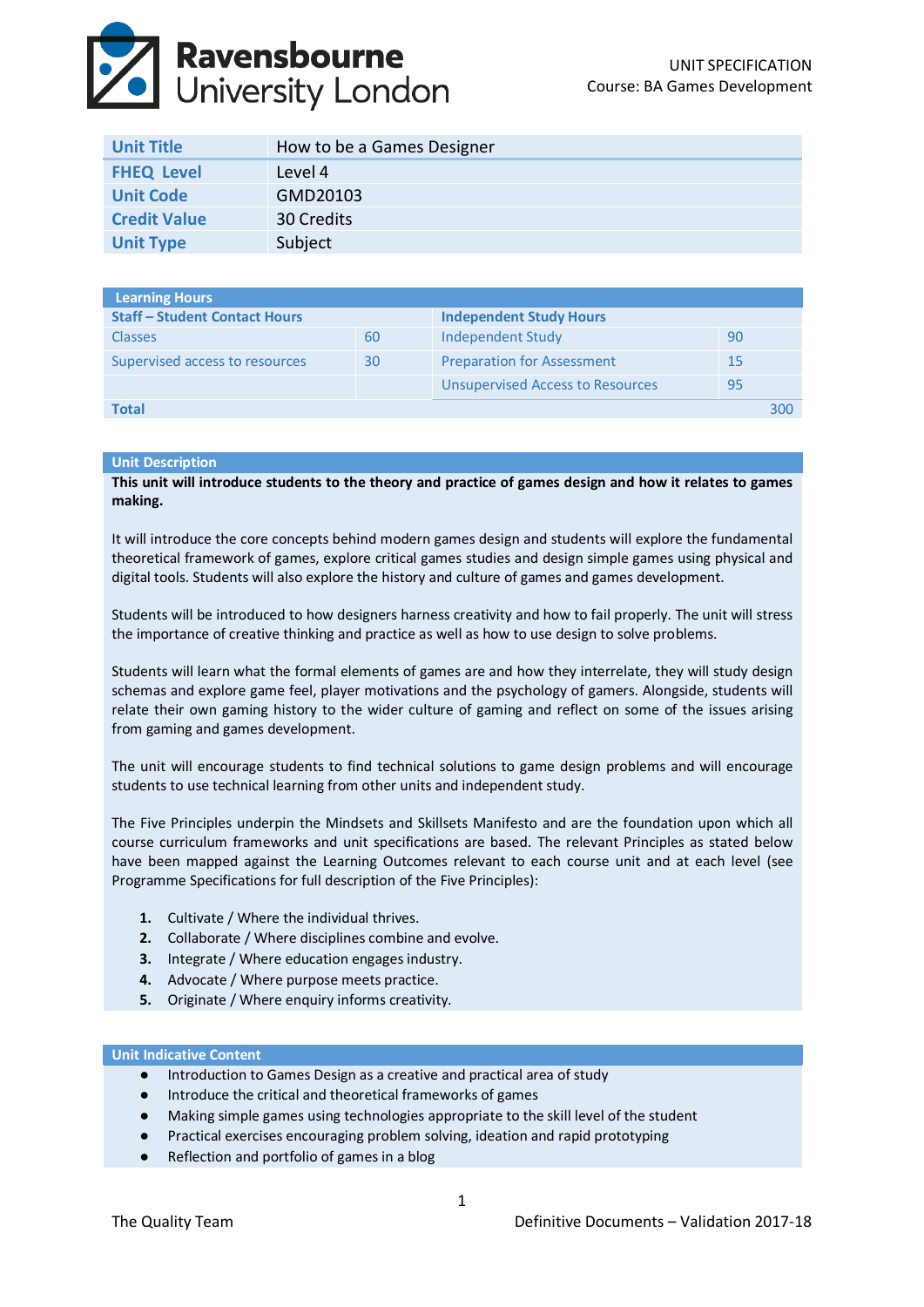## **Unit Aims**

Within the context of the Honours Degree credit framework, the aims of the course are to:

• Introduce and build upon the core principles of games design and how it relates to student practice.

• Provide a supportive environment for students to engage in contemporary debate around games making and contribute to it through their practice;

• Encourage students' intellectual and personal development by fostering, enhancing and promoting their skills in creative and critical thinking, ideation and games making.

• Promote diversity, inclusivity, ethical, social and environmental awareness and provide opportunities for study and progression to all students.

The curriculum design and units will *"facilitate acquisition of appropriate knowledge and understanding, development of the necessary personal attributes, and application of the skills which equip and prepare students for continuing personal development and professional practice."* (Subject Benchmark Statements, 2017).

# **Unit Learning Outcomes (Items in bold are the main focus within each LO for the unit)**

## **LO1 Cultivate**

- Technical Competence
- **Subject Knowledge**
- Resilience

**Demonstrate capacity for developing discipline specific knowledge and technical competencies, supporting academic & practical self-efficacy and emerging employability abilities.**

**LO2 Collaborate**

- **Inter-disciplinary Working**
- **Coproduction**

**Demonstrate capacity for developing engagement with interdisciplinary and trans-disciplinary practices. Demonstrate capacity to engage with cooperative interactions and partnerships/teamwork.**

## **Learning and Teaching Methods**

Learning will be developed through: lectures, practical demonstrations, seminars, tutorials, master classes, critical self and peer appraisal and working collaboratively in the class or on location.

Where appropriate external guest speakers will further support delivery on the unit. Students will also need to undertake self‐directed independent study to support learning.

The following methods play a significant role in learning and teaching on the course:

- Group projects underpin peer learning and are used to promote transferable skills such as team working and communication.
- Aligned Workshops, Lectures and Seminar sessions support the core teaching delivery.
- Research led projects are used to embed an understanding of research and research methods from the beginning to ensure students develop the skill to explore the contexts and conditions of their practice.
- Reflective journals are used throughout the course to promote the development of autonomous, confident and critically reflective, self‐directed learners.
- Self-evaluative writing is used to enable students to take responsibility for their own learning by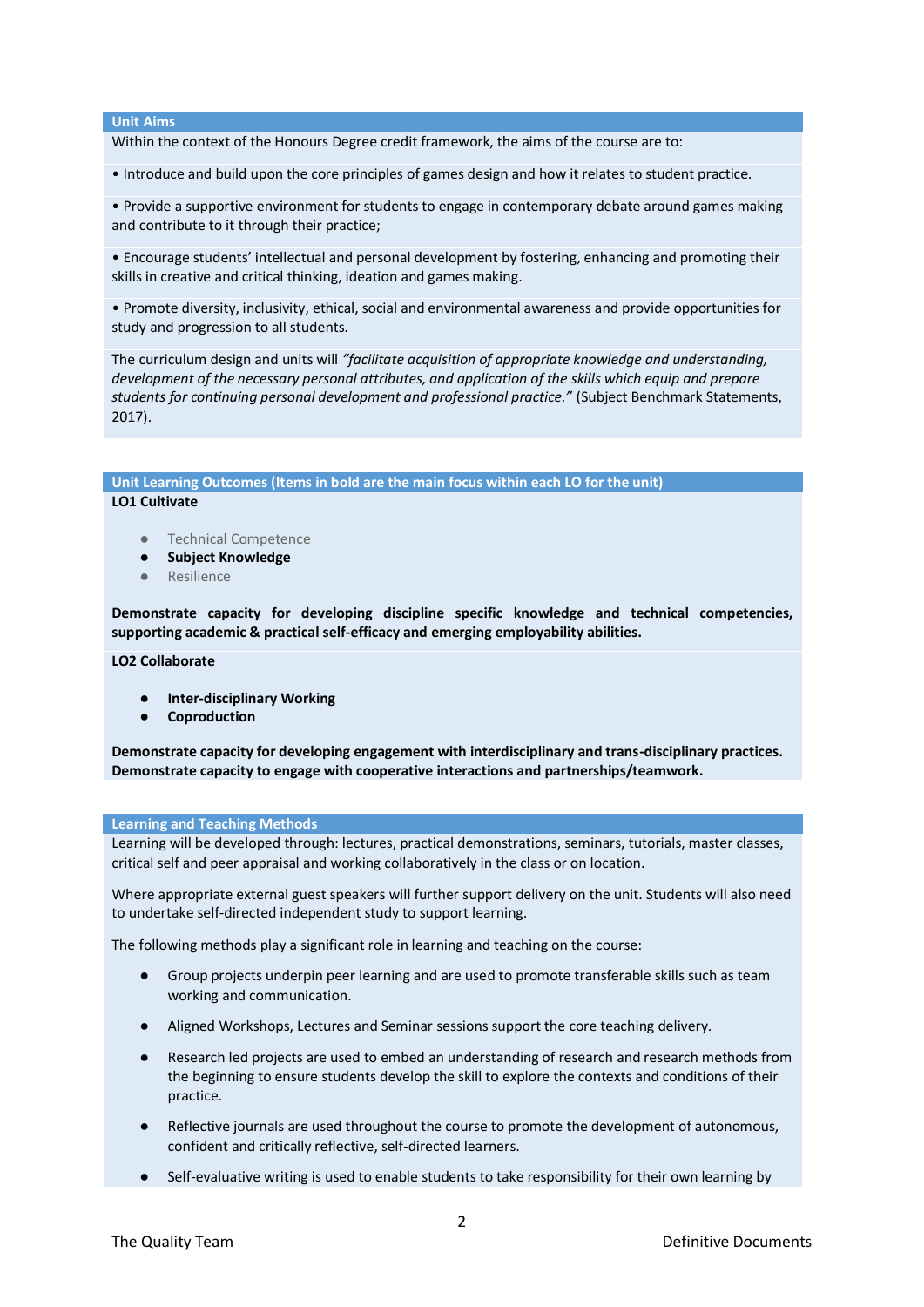identifying needs and prioritising and planning their learning.

- Self-assessment encourages students to take responsibility for monitoring and making judgments about aspects of their own learning.
- Peer assessment is used to promote assessment as part of learning.
- Live projects and student exhibitions and /or pop up events, support an outward facing ethos and encouraging students to develop their practice in relevant professional contexts

## **Assessment methods and tasks**

*Brief description of assessment methods*

- *Formative Assessment: Students will be given the opportunity for formative feedback/feedforward. This will be given midway through the unit or at an appropriate time.*
- Summative assessment: Is the completion of the main unit tasks *typically a finished outcome together with associated research and reflective elements and the completion of a digital workbook and accompanying treatments or presentations.*
- *Presentations to peers are usually within a small group environment where at least two tutors are present.*
- *Playable builds should be self-contained and not the editor project files unless stated by the brief*
- *In some cases digital files will be required to assess technical skill.*
- *Students will be notified of grades within 3 weeks of the hand in date and feedback is usually via an audio file in which at least two tutors contribute to feedback and feedforward.*

| <b>Assessment tasks</b> |                            |                                           |             |      |          | Weighting (%) (one grade or multi-grade unit) |
|-------------------------|----------------------------|-------------------------------------------|-------------|------|----------|-----------------------------------------------|
|                         | <b>Games</b><br>prototypes | Design<br>(As described in Project Brief) | <b>Blog</b> | with | playable | 100%                                          |

## **Indicative Assessment Criteria**

- **The ability to evidence understanding of core games design principles through written work and games making. (LO1, LO2)**
- **Demonstrate development of technical skills alongside critical understanding (LO1, LO2)**
- **Demonstrate the ability to be reflective of students' practice and learning. (LO1, LO2)**

*Assessment criteria are the basis on which the judgment of the adequacy of the work is made. A more detailed assessment criteria will be specified in the brief.* 

## **Essential Reading list**

- 1. Salen, Zimmerman (2003). Rules of Play: Game Design Fundamentals. MIT Press.
- 2. Koster, R (2013). A Theory of Fun for Games Design. O'Reilly Media
- 3. Schell,J (3ed, 2019). The Art of Games Design: A Book Of Lenses. CRC Press
- 4. Bogost, I (2015). How to Talk About Video Games. University of Minnesota Press.